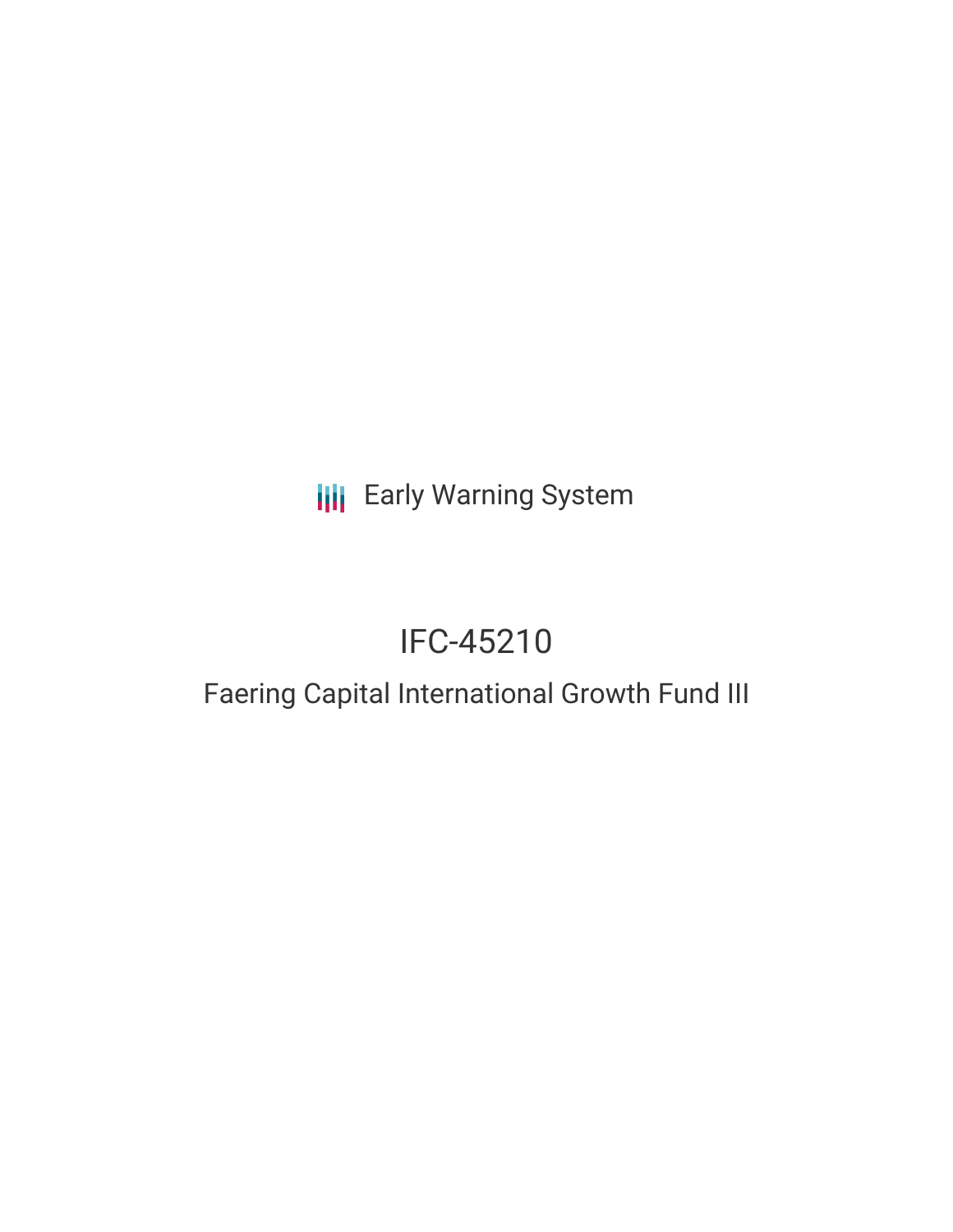

## **Quick Facts**

| <b>Countries</b>               | India                                                |
|--------------------------------|------------------------------------------------------|
| <b>Financial Institutions</b>  | International Finance Corporation (IFC)              |
| <b>Status</b>                  | Proposed                                             |
| <b>Bank Risk Rating</b>        | FI                                                   |
| <b>Voting Date</b>             | 2021-05-15                                           |
| <b>Borrower</b>                | <b>FAERING CAPITAL INTERNATIONAL GROWTH FUND III</b> |
| <b>Investment Type(s)</b>      | Equity                                               |
| <b>Investment Amount (USD)</b> | $$40.00$ million                                     |
| <b>Project Cost (USD)</b>      | \$300.00 million                                     |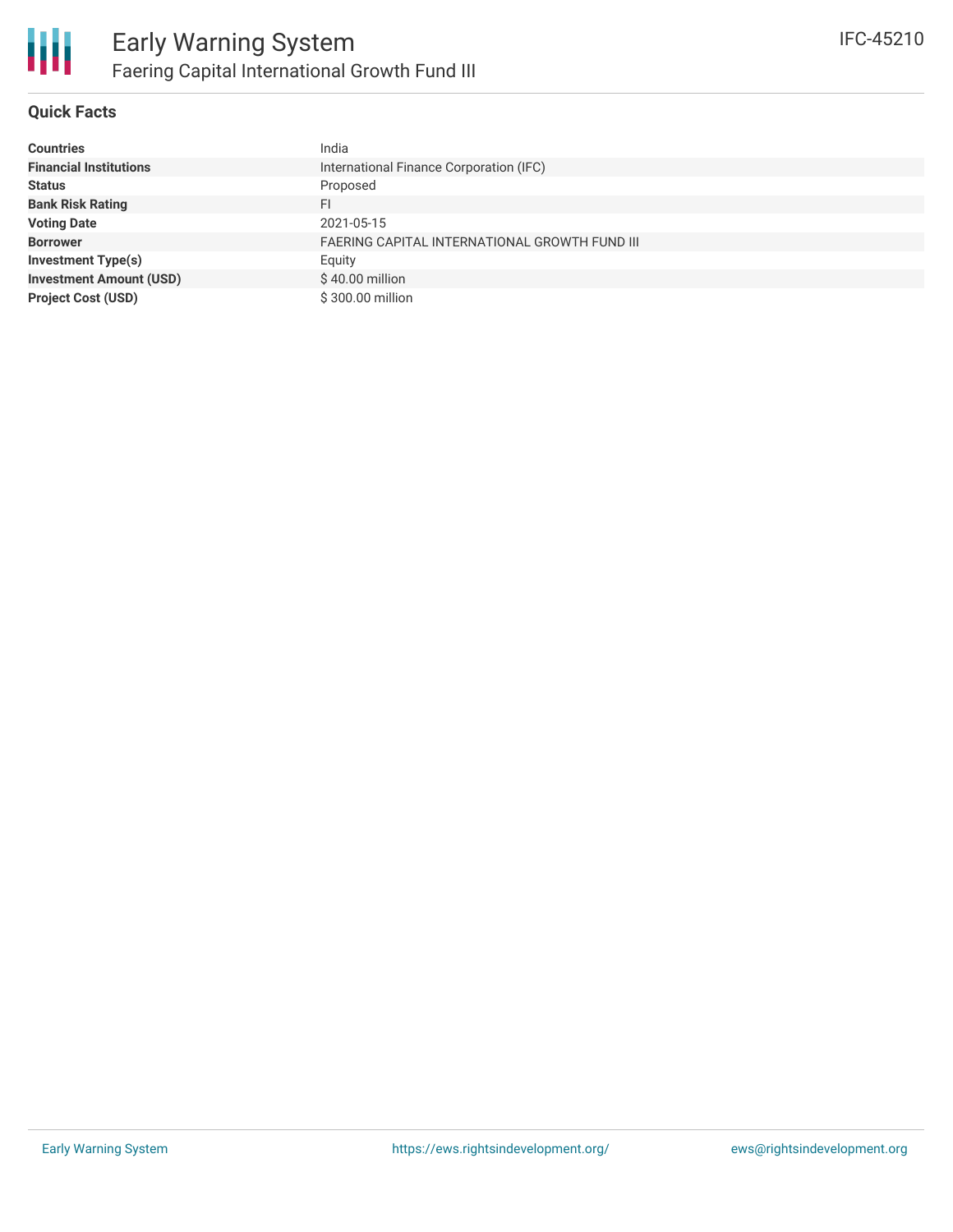

#### **Project Description**

According to IFC, "the proposed invesment is an equity investment of US\$20 million, capped at 20% of final fund size into Faering Capital International Growth Fund III ("Fund", "Faering III"), a mid-market private equity (PE) fund focused on growth equity transactions in India and targeting US\$300 in total commitments. The Fund will be managed by Faering Capital Advisors LLP (the "Manager"). Consistent with its prior funds, Faering III will continue to focus on its key strengths of targeting growth stage mid-market companies in financial services, consumer and digital, pharma and healthcare, and other sectors such as business services."

The Fund proposes to make investments in growth-stage mid-market companies in India.

#### ENVIRONMENT AND SOCIAL STANDARDS

Most transactions are expected to be of medium to low E&S risk, therefore this project has been categorized as FI-2 in accordance with IFC's Environmental and Social Sustainability Policy. The Fund will not invest in coal-related activities, higher risk business activities that may include a) involuntary resettlement, b) risk of adverse impacts on Indigenous Peoples, c) significant risks to or impacts on the environment, community health and safety, biodiversity, cultural heritage or d) significant Occupational Health and Safety risks, as well as in financial institutions other than low-medium risk. Faering will be required to manage the E&S risks of Faering 3A-3B investments consistent with the requirements of the IFC Exclusion List, applicable national E&S laws and regulations, and IFC Performance Standards where applicable.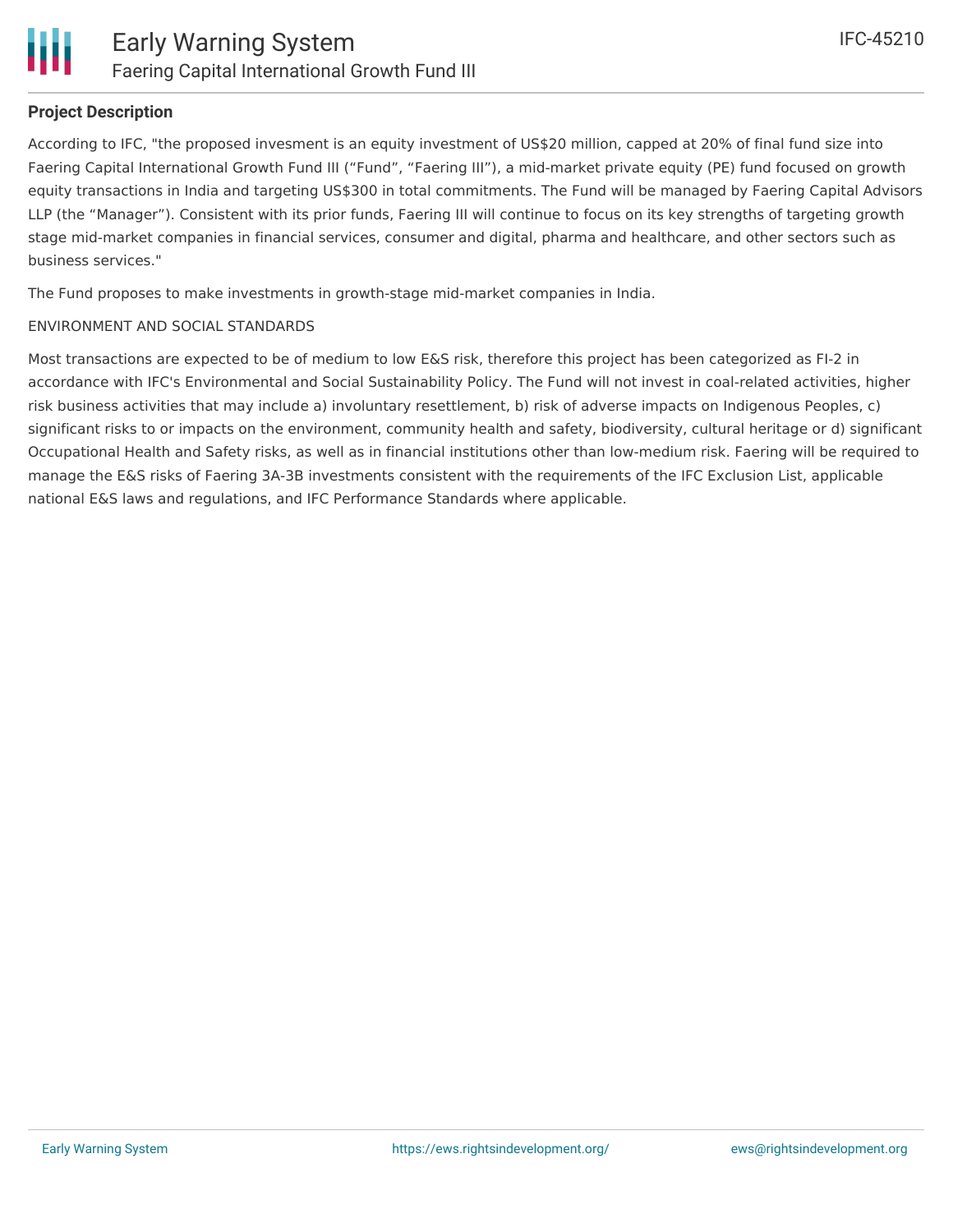#### **Investment Description**

• International Finance Corporation (IFC)

The new Fund is expected to size its average ticket per company in the range of US\$15-40 million in 10-12 companies. A delegated authority co-investment envelope for an amount of up to US\$20 million in potential co-investments in the Fund's portfolio companies is also being proposed alongside the Fund commitment.

The target size of the Fund is US\$300 million. IFC's proposed investment in the Fund is up to US\$20 million, not to exceed 20% of total Fund commitments, and IFC not to be the single largest investor.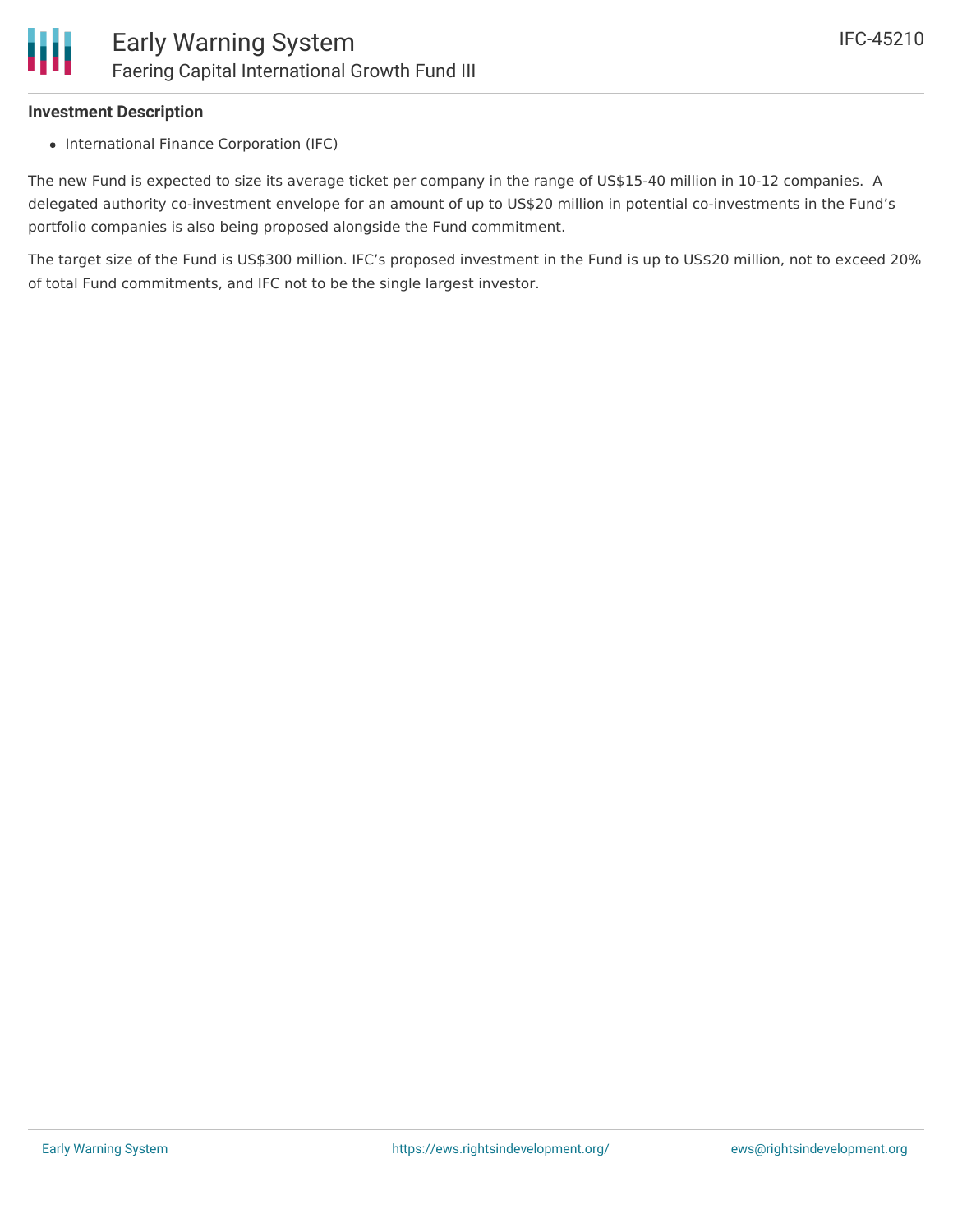

#### **Private Actors Description**

The Fund will be managed by Faering Capital Advisors LLP, co-led by its two founding partners, Aditya Parekh and Sameer Shroff who have substantial experience in the Indian PE Market and have strong sector experience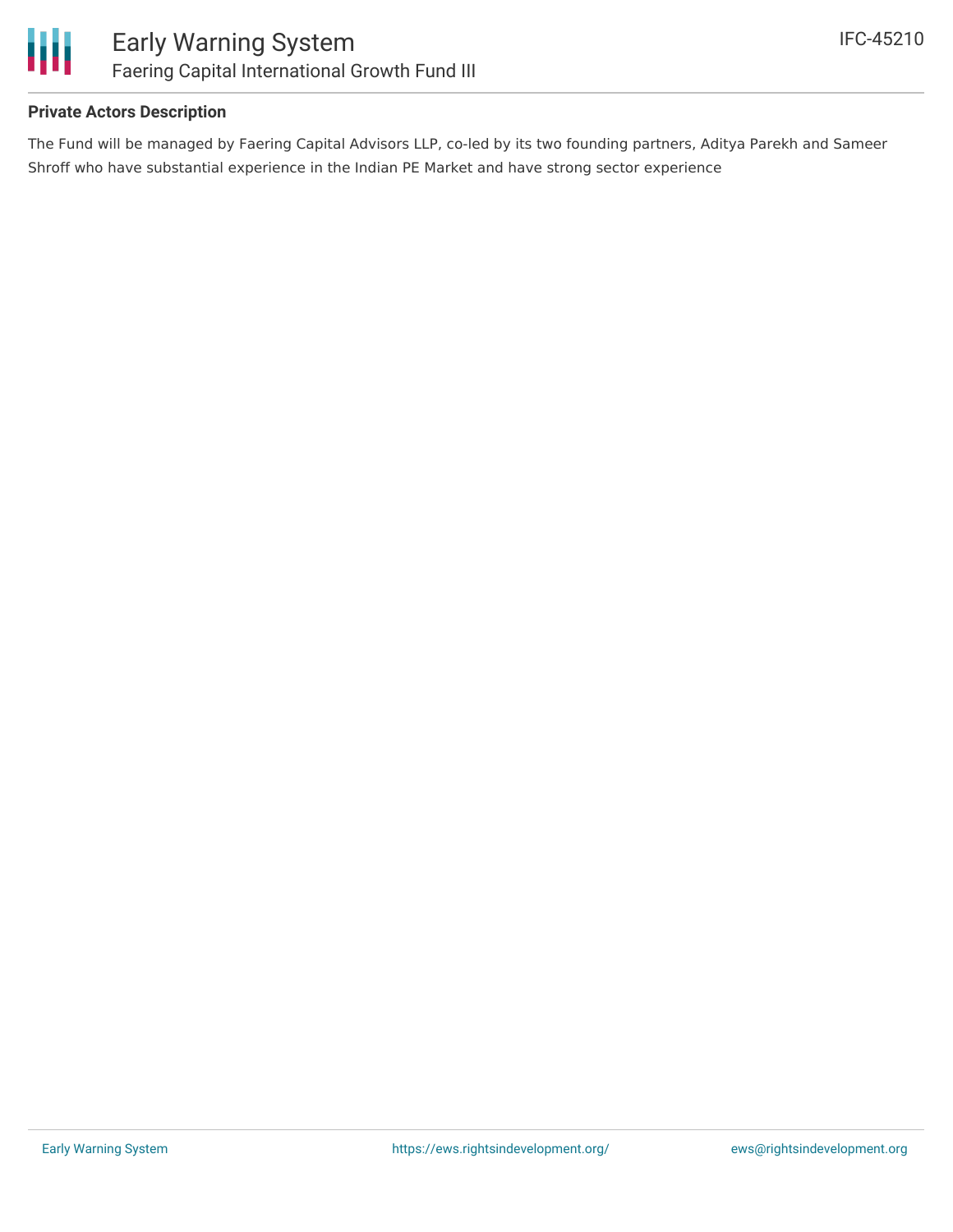# **Contact Information**

## ACCESS TO INFORMATION

You can submit a request for information disclosure at: https://disclosures.ifc.org/#/inquiries

If you believe that your request for information from IFC has been unreasonably denied, or that this Policy has been interpreted incorrectly, you can submit a complaint at the link above to IFC's Access to Information Policy Advisor, who reports directly to IFC's Executive Vice President.

### ACCOUNTABILITY MECHANISM OF IFC/MIGA

The Compliance Advisor Ombudsman (CAO) is the independent complaint mechanism and fact-finding body for people who believe they are likely to be, or have been, adversely affected by an IFC or MIGA- financed project. If you submit a complaint to the CAO, they may assist you in resolving a dispute with the company and/or investigate to assess whether the IFC is following its own policies and procedures for preventing harm to people or the environment. If you want to submit a complaint electronically, you can email the CAO at CAO@worldbankgroup.org You can learn more about the CAO and how to file a complaint at http://www.cao-ombudsman.org